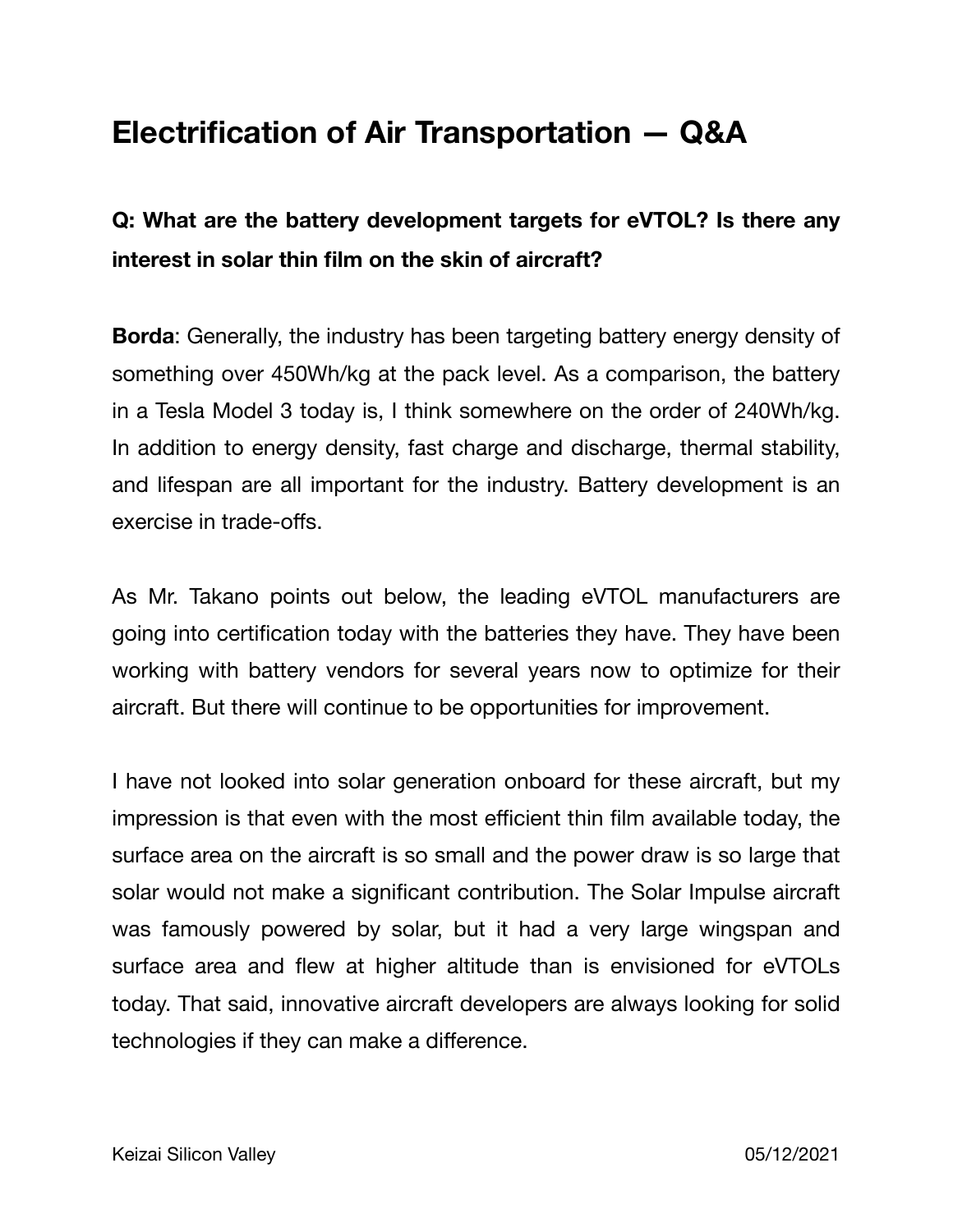**Q: To what level has battery technology reached today, and what batteries are currently available that will enable the operations that Archer, Joby and Lillium are targeting? Are the batteries that Archer, Joby, and Lilium are targeting available now or do you expect to develop the technology in the future? Will fast charging be the norm for batteries? Or will replaceable batteries be the norm?** 

**Takano:** Personally, I see the current situation is that manufacturers are developing their vehicles using currently available technologies, which include performance of batteries.

I am not an expert of battery technologies, but I can see activities for improved battery performance and many experts say it's coming. Of course, improved performance provides the operators like ANA the flexibility of operations such as serving longer routes, higher utilization associated with less needs for recharging, and so on, and it will be highly welcomed.

**Borda:** Regarding battery swapping, some aircraft manufacturers have explored this possibility. My understanding is that the early leaders expect fast charge between flights.

**Q: Has ANA already decided on a specific aircraft manufacturer for the launch of the service? You mentioned multicopter type and tilt type, are you thinking of operating more than one aircraft, similar to operating Airbus and Boeing at the same time?**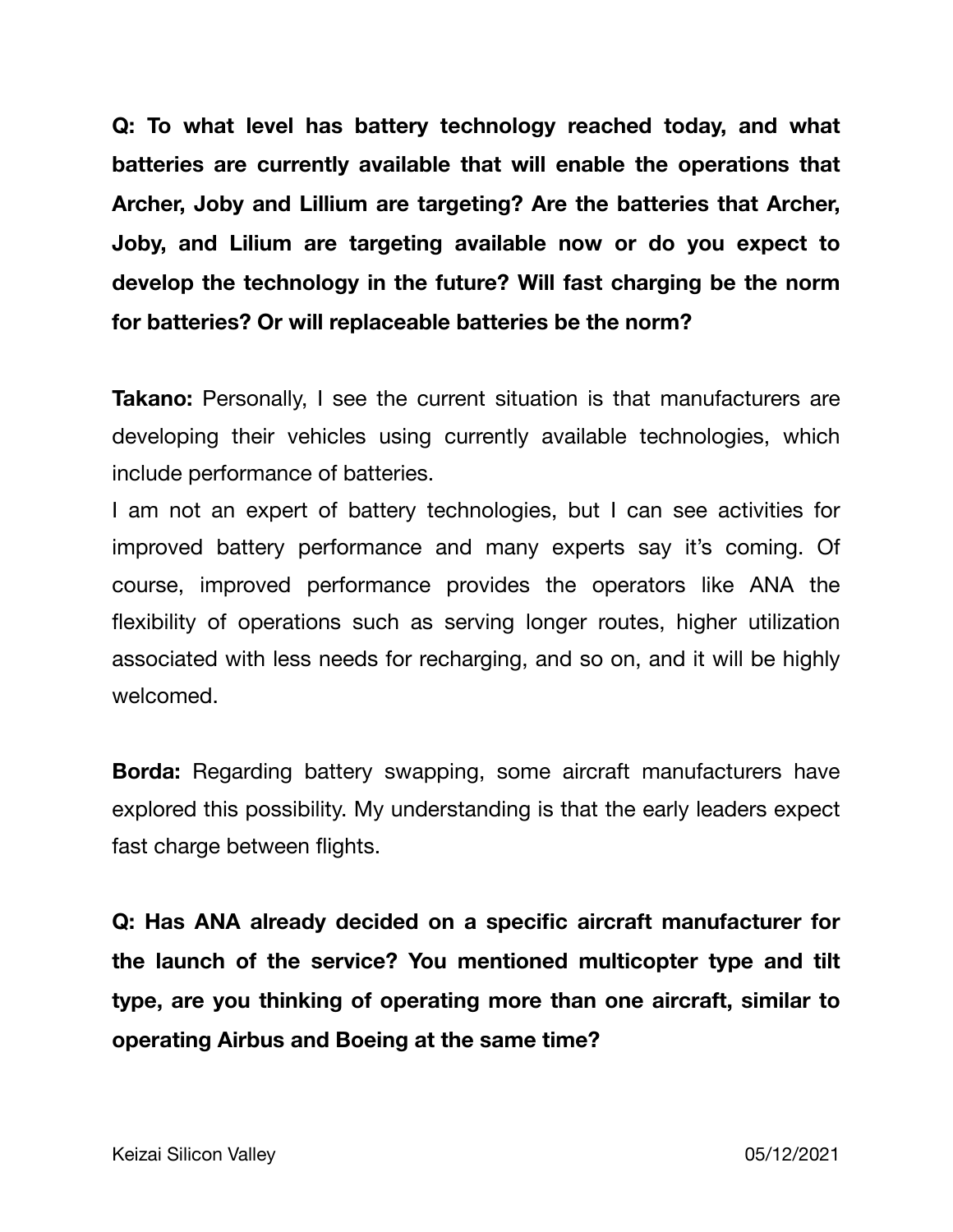**Takano:** The current plan is to operate 4 passenger aircraft with the range of more than 150 km, and it leads to winged vehicles which are of tilt-rotor or lift+cruise type, because the current limitations of multicopter type airaft, capacity and range in particular, leads to difficulties to make viable business cases in our views.

 I cannot mention names of specific manufacturers now, and hope we can make the announcement in the near future.

 For the question about using several types of vehicles, it will be a nice option for the operators. Many airlines use various type or configurations of airplanes mainly according to the characteristics of the market, and why not for the UAM?

## **Q: How much would it cost if I fly from Osaka city to KIX?**

**Takano:** I can only mention that the cost estimates by Archer and Joby may provide ideas for the price of future travels.

- Archer: [https://s27.q4cdn.com/936913558/files/doc\\_presentations/](https://s27.q4cdn.com/936913558/files/doc_presentations/Investor-Presentation.pdf) [Investor-Presentation.pdf](https://s27.q4cdn.com/936913558/files/doc_presentations/Investor-Presentation.pdf)
- Joby: [https://drive.google.com/file/d/1KViIZufQAZ7Q8T7vh79VIuHVW](https://drive.google.com/file/d/1KViIZufQAZ7Q8T7vh79VIuHVW-nZp3CN/view)[nZp3CN/view](https://drive.google.com/file/d/1KViIZufQAZ7Q8T7vh79VIuHVW-nZp3CN/view)

**Q: I understand that wind must be a big issue for a small air vehicle for urban use. So, what do you think the wind data is used for? To flexibly change the flight path? Or to control the attitude of the vehicle?**